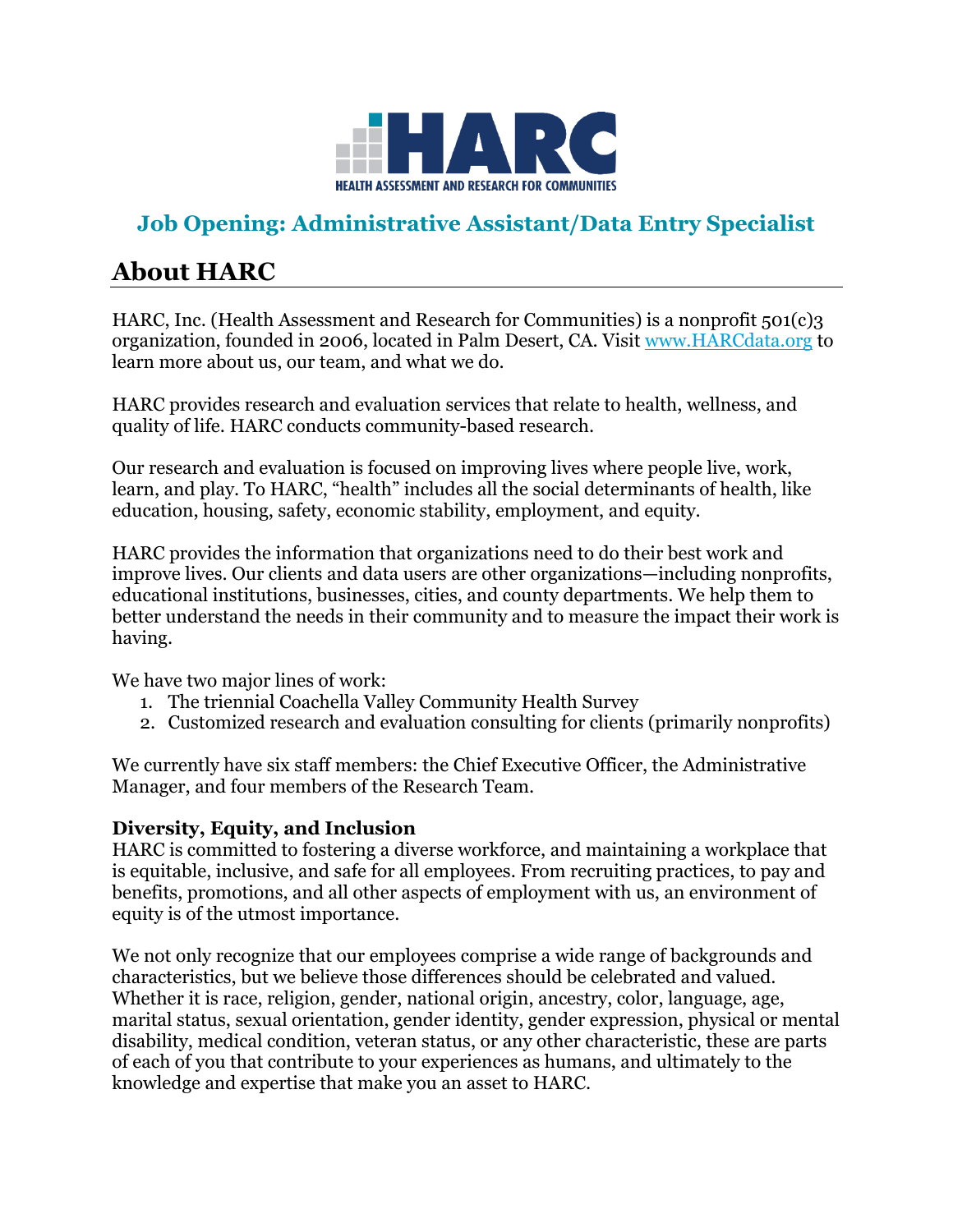# **About the Job**

**Position Title:** Administrative Assistant/Data Entry Specialist

**Location:** Palm Desert, CA **Position:** Full-time (1 FTE)

**Reports to:** Administrative Manager, Theresa Sama **Description:** This position will be approximately half-time as an Administrative

Assistant and approximately half-time as a Data Entry Specialist, creating one full-time position. The Admin Assistant/Data Entry Specialist will provide administrative support to the Administrative Manager as well as assisting the research team with entering data from paper surveys into online forms.

### **Primary Responsibilities:**

- *Administrative Assistant Role: Under the Administrative Manager*
	- o Answering the phone, transferring calls as appropriate, taking messages
	- o Office filing (paper copies and computer files), printing, scanning
	- o Keeping Board Rosters up-to-date on the server and online
	- o Updating Board and Staff Handbooks annually
	- o Support on annual audit, including compiling requested files from records
	- o Correspondence, especially thank you letters for all grants and contributions received; includes using templates to write the letters, getting approval for the letters, printing and mailing letters to recipients, scanning and filing copies for our records
	- o Maintain office supplies and inventory
	- o Run errands, such as to the post office, to get office supplies, etc.
	- o Check office mail, dispose of junk mail, set aside checks/invoices for Administrative Manager, scan and forward relevant letters to staff
	- o Maintain record retention in storage and file cabinets, assist in preparing for shredding for records that can be disposed of
	- o Keep Labor Law Compliance Posters up to date in the office; send out virtual copies to staff as well
	- o Take minutes at various Board and Committee Meetings as needed
- *Data Entry Specialist Role: Under the Research Team*
	- o Getting returned surveys from the mail, sorting them
	- $\circ$  Entering data from paper surveys into an online survey; includes both closed-ended questions and typing in responses from open-ended questions (i.e., understanding handwriting)
	- o Archive paper surveys that have been entered into file cabinets; keep them organized and neat

## **Schedule**

- Work is typically performed between 8:30 am and 5:00 pm, Monday through Friday, but there is flexibility; outside of calendared meetings/other obligations, work can be done when it is convenient for the employee.
- Flexplace is allowed and encouraged to support work-life balance. For this particular position, the employee will be expected to spend a few hours in the office approximately twice per week; the rest of the work can be done remotely.
- Occasional weekend, early morning, or evening work will be required approximately twice per month.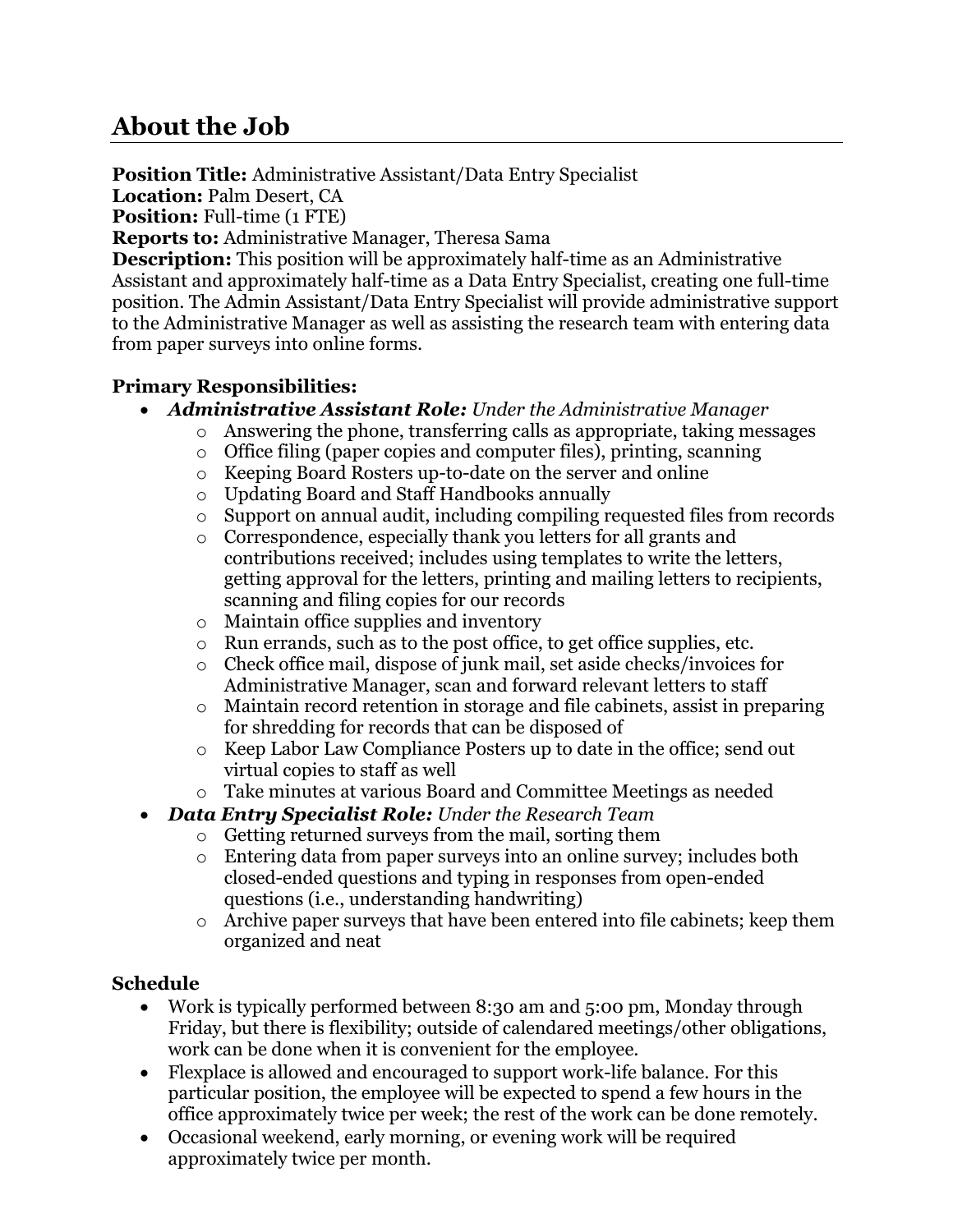### **Working Conditions (when in the office):**

- Shared office environment (open cubicle design)
- Occasional travel to run errands, primarily within the Coachella Valley (e.g., the post office to mail packages, a Board Member's home or place of business to obtain signatures, etc.); this occurs approximately twice per month
- Noise level is moderate (e.g., computers, printers, phone conversations, etc.)

#### **Compensation**

- Hourly pay ranges from \$18.00 to \$19.25/hour (\$37,440 to \$40,040 per year)
- Reimbursement for health insurance, dental insurance, and life insurance, up to \$800 per month (can include coverage for family members/dependents)
- Cell phone/internet allotment of \$100/month
- 401K plan available with company match (up to 4% of total salary)
- Mileage reimbursement matching federal rates
- 11 paid holidays per year
- 18 days of paid time off (PTO) per year (PTO benefits begin on the first day of employment and are accrued monthly), increases with tenure

# **Other Information**

HARC is committed to being inclusive of disabilities; if you require accommodation of any type, please let us know. We are happy to be flexible to meet your needs!

All positions at HARC begin with a three-month probation period. During this period, the new employee will have regular meetings with the Administrative Manager to discuss performance and progress. Should performance not be deemed sufficient, employment will be terminated during the probation period.

#### **Non-Discrimination Statement**

HARC is an equal opportunity employer; we do not and shall not discriminate on the basis of race, color, religion (creed), gender, gender expression, age, national origin (ancestry), disability, marital status, sexual orientation, or military status, in any of its activities or operations. These activities include, but are not limited to, hiring and firing of staff, selection of volunteers and vendors, and provision of services. We are committed to providing an inclusive and welcoming environment for all members of our staff, clients, volunteers, subcontractors, vendors, and clients.